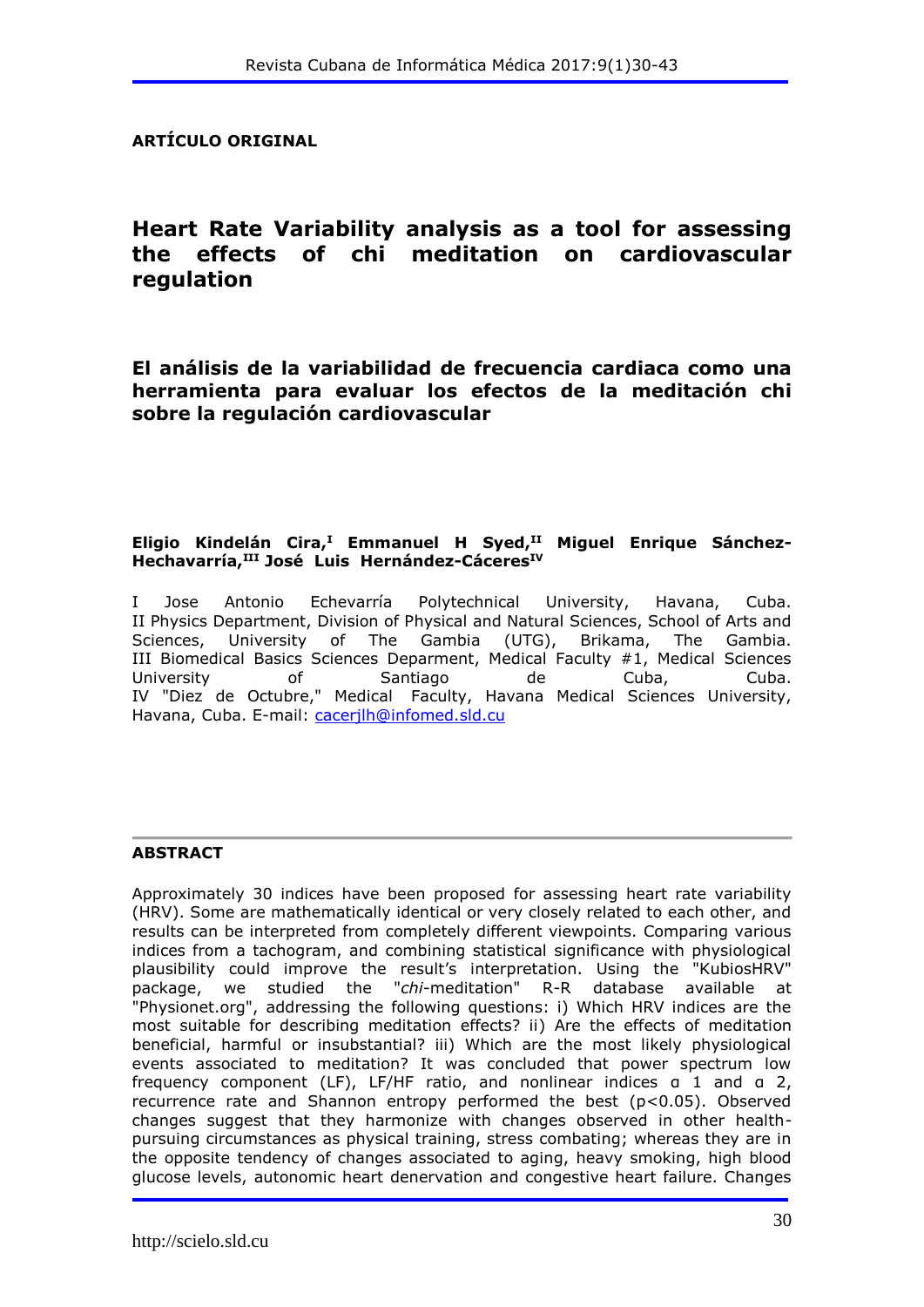induced by *chi* meditation seem to be associated to increases in respiratory component around0.04 Hz, lower entropy and reduced long-term correlation with higher cardio vascular complexity.

**Keywords**: heart Rate variability, cardiovascular complexity, *chi* meditation, heart rhythm modulation by respiration.

#### **RESUMEN**

Alrededor de 30 índices han sido propuestos para evaluar la Variabilidad de la Frecuencia Cardiaca. Algunos de esos índices son matemáticamente idénticos o muy semejantes a otros y los resultados pueden ser interpretados desde puntos de vista completamente distintos. Al comparar varios índices estimados a partir de un tacograma y combinando la significación estadística con la plausibilidad biológica pudiera mejorarse la interpretación de los resultados. Utilizando el paquete de análisis "KubiosHRV" estudiamos la base de datos de señales R-R "Chi meditation", disponible en el portal "Physionet.org", centrándonos en las interrogantes siguientes: i) ¿cuáles índices son los más adecuados para describir los efectos de la meditación? ii) ¿son los efectos de la meditación beneficiosos, nocivos o insustanciales? iii) ¿cuáles son los eventos fisiológicos asociados a la meditación? Se concluye que el componente de baja frecuencia del espectro de potencia (LF), la relación LF/HF y los índices no lineales α 1 yα 2, la razón de recurrencia y la entropía de Shannon, fueron los indicadores más apropiados (p < 0.05). Los cambios observados parecen armonizar con cambios observados en otras acciones promotoras de salud como entrenamiento físico, combatir el estrés, mientras que exhiben una tendencia opuesta a los cambios asociados al envejecimiento, hábito de fumar, elevados niveles de glucosa, denervación cardiaca, e insuficiencia cardiaca congestiva. Los cambios inducidos por la meditación chi parecen estar asociados a incrementos en el componente respiratorio próximo a los 0.04 hertzios, a una menor entropía y una menor correlación a largo término combinadas a una mayor complejidad cardiovascular.

**Palabras Claves:** variabilidad de la frecuencia cardiaca, complejidad cardiovascular, meditación chi, modulación del ritmo cardiaco por la respiración.

#### **INTRODUCTION**

Meditation refers to a family of mental training practices that is designed to familiarize the practitioner with specific types of mental processes.<sup>1</sup> In addition, meditation is considered an ancient spiritual practice that has potential benefit on health and well-being.<sup>2,3</sup> It is a complex physiological process, which affects neural, psychological, behavioral, and autonomic functions.<sup>4</sup>

With advances in multivariate statistics, nonlinear science, Bayesian methods, pattern recognition and other approaches, extracting meaningful information from complex physiological signals is becoming a tangible possibility. For some signals (e. g. electrocardiograms), visual inspection by trained experts still remains the main diagnostic criterion. For others, automated analysis emerging from a set of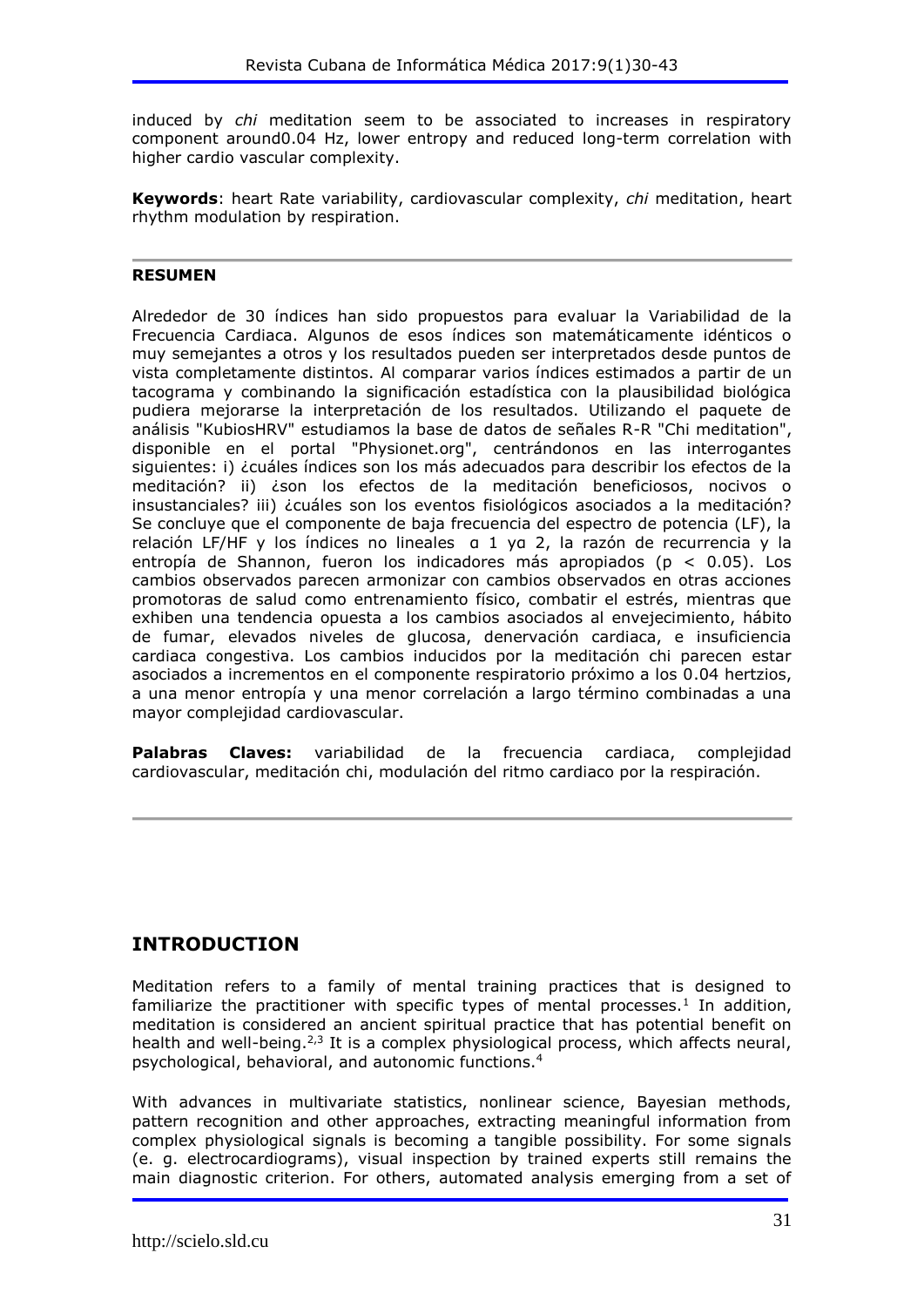indices obtained from a complex physiological signal is becoming a weighty contribution into the diagnostic practice, as happens with quantitative electroencephalography (EEG) or heart rate variability (HRV) analysis.

In the case of HRV, at least 28 indices have been proposed, not mentioning other specific suggestions made by different authors in the last 30 years. These indices can be grouped into three broad divisions: "time domain", "frequency domain" and "nonlinear".<sup>5</sup>

Researchers are still striving to find possible correspondence between the different indices and physiologically interpretable activity. In this regard, frequency domain indices (figure 1), are illustrative. Traditionally there has been agreement that the area under the power spectrum in the low frequency (LF) band (LF, 0.04 - 0.15 Hz) is associated with both sympathetic and parasympathetic activities; on the other hand the high frequency (HF) power (HF, 0.15 - 0.4 Hz) is associated with parasympathetic activity. Accordingly, the ratio LF/HF is regarded as a measure of sympatho-vagal balance. The abrupt downhill power decline in the very low frequency (VLF) band (VLF, 0-0.04Hz) suggests the presence of nonlinear selforganizing mechanisms on the long-range time scale, and justifies the introduction of different indices purportedly assessing the nonlinear phenomena underlying HRV. Depending on respiration rate, both LF and VLF may convey an important respiration-related component.<sup>6</sup>



Fig. 1. Typical power spectrum from a 30-min HRV recording with indication of

different frequency bands

However, a brief review of literature suggests that some of those indices to which different physiological roles were attributed; can be numerically derived from others and may become redundant and physiologically misleading. Moreover, some of the previously coined indices referring to "sympathetic", "parasympathetic", "sympatho-vagal balance", etc., have been put into doubt in light of recent research.<sup>7</sup> Thus, it has been shown that frequency domain "total power" is highly correlated with the square power of Standard Deviation of Normal to Normal (SDNN), as expected from the definition of power spectrum. Percentage of differences between adjacent normal R-R intervals >50 milliseconds (pNN50) was found to be highly correlated with the power spectrum HF component (as expected from the parasympathetic nature of pNN50 proportion of successive decelerations of the heart rhythm), but also has proven to be of little use when heart rate variability is either too high or too low. $8$  Poincare plot is reminiscent of the phase portrait, a key concept associated to the Takens theorem, and thus has been viewed as a reflection of chaotic nonlinear processes in cardiac rhythmogenesis. Simple mathematical manipulations reveal that Poincare's SD1 exactly abides to equation. 1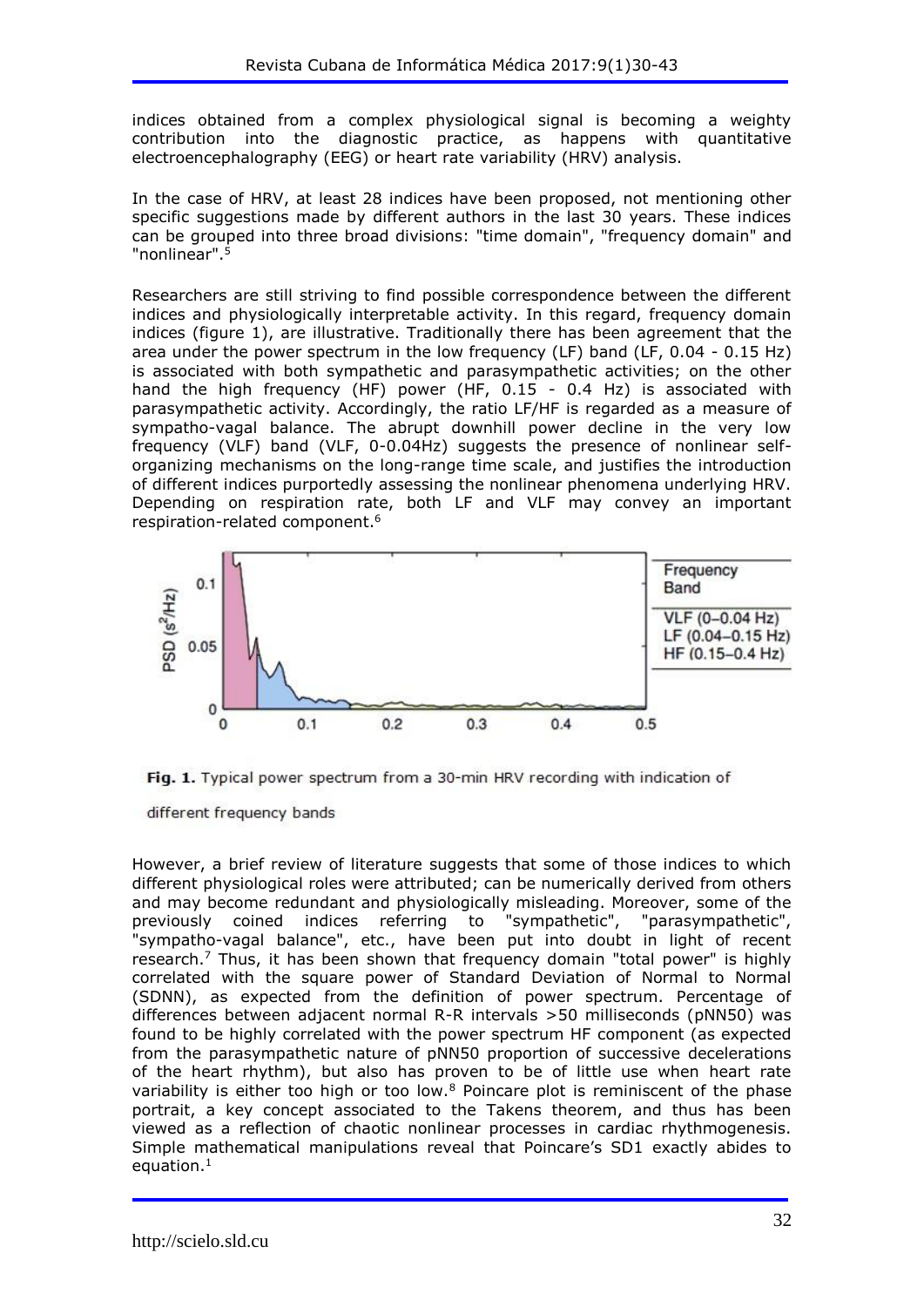$SD1 = \sqrt{2} * RMSSD$ 

As is widely known, "Root Mean Square of Successive Differences" (RMSSD) has never been associated with nonlinear processes. A similar derivation is found for  $SD2.<sup>9</sup>$ 

Special relevance finds the demonstration that parameters derived from Detrended Fluctuation Analysis (DFA) can be theoretically derived from a combination of VLF, LF, and HF.<sup>10</sup>

$$
\alpha_1 \approx 2 \left( \frac{\text{LF}}{\text{HF} + \text{LF}} \right)
$$

 $\alpha_2 \approx 2\left(\frac{1}{1.5 + 1.5}\right)$ 

Being the different spectral bands consensually associated to autonomic nerve system (ANS) activity and in light of the conception that power spectrum retain information about linear processes only, the validity of DFA as a reliable way of exploring fractal properties of cardiovascular dynamics might be questionable.

As it can be expected, there is still no golden rule suggesting which are the best indices to use in different HRV studies; moreover, in light of discrepancies about physiological bases of different indices obstacles appear when it comes to interpreting results.

We hope that applying publicly available and well standardized estimation packages and testing them with publicly available datasets is a good way to come to a better agreement on the diagnostic value of different HRV indices.

Here we use the "Kubios HRV" analysis package developed at the University of Eastern Finland to analyze the data set of HRV changes induced by c*hi* meditation in a group of healthy young adults; original HRV data are available at the Physionet.org portal.

Qigong or Chi meditation is a practice of aligning breath, movement, and awareness for exercise, healing, and meditation. With roots in Chinese medicine, martial arts, and philosophy, qigong is traditionally viewed as a practice to balance qi (Chi) or what has been translated as "intrinsic life energy." Typically a qigong practice involves rhythmic breathing, coordinated with slow stylized repetition of fluid movement, and a calm mindful state.<sup>11</sup>The *chi* meditation data set is particularly curious. On one hand, it is among the best documented evidence of physiologic changes induced by meditation. In light of scarcity of scientific evidences for such changes this can be regarded as a valuable set. On the other hand, the authors of the original publication associated with this dataset reported the presence of prominent heart rate oscillations associated with slow breathing during meditation. The lack of any reference to nonlinear phenomena may be interpreted as a non-finding of interesting results on this area. Since nonlinear measures have dealt with non-periodic components of HRV this might bring to light the presence of a mechanism independent from respiration-associated changes. Another report suggests that HRV complexity of trained *Zen* meditation practitioners is drastically reduced when compared to beginners.<sup>12</sup> We hope that the present study can help in understanding changes induced by *chi* meditation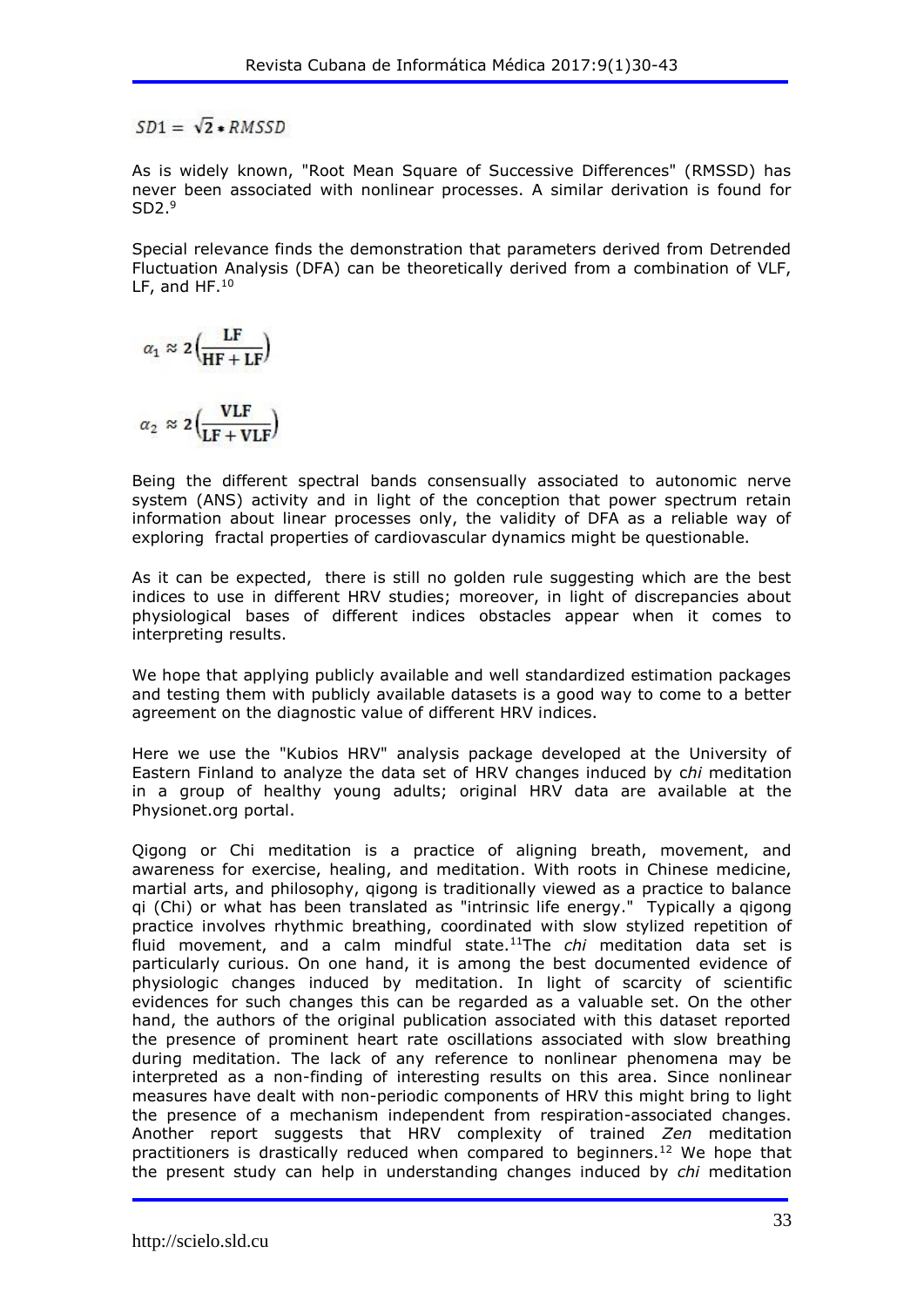upon the basic physiological mechanisms of HRV. Perhaps our approach can be useful for other HRV studies as well.

Here we are trying to approach the following three questions: 1. Which indices are the most predictable for describing the effect of meditation on HRV?

2. On the basis of observed changes, are the effects of meditation beneficial, harmful or insubstantial?

3. Which are the most likely physiological events associated to meditation?

## **Methods HRV data**

Heart Rate Variability data were downloaded from the "Physionet" portal at [http://www.physionet.org/physiobank/database/#rr.](http://www.physionet.org/physiobank/database/) The data set (8 sujects) corresponds to the recordings on *Chi* meditation mentioned by Peng et al.<sup>13</sup> Subjects were at an advanced level of meditation training. All Chi meditators, were graduate and post-doctoral students. In addition, they were relative novices in Chi meditation, most of them having begun their practice in meditation about 1-3 months before the data collection. The subjects were in good general health and did not follow any specific exercise routines. The eight Chi meditators, five women and three men (age range 26-35, mean 29 years), wore a Holter recorder for about 10 h and did their ordinary daily activities. Roughly 5 h in the recording, each subject practiced 1 h of meditation. Meditation's beginning and ending times were delineated with event marks. During these sessions, the Chi meditators were asked to sit quietly and listen to the taped guidance of the Master. The meditators were instructed to breathe spontaneously while visualizing the opening and closing of a perfect lotus in their stomach. The meditation session lasted about 1 h. The sampling rate was 360 Hz. Analysis was performed offline and meditations' beginning and ending times were determined with event marks. Each original data file in ASCII format is presented as a two-column array (time vs. duration, in hundredths of second, of R-R intervals). The first 30mins of the recording (about 20,000 data points), were saved for further analysis. For standard presentation, R-R intervals were expressed in milliseconds.

# **Signal Analysis**

For signal processing, we used the Kubios HRV 2.2 analysis software,  $14$  developed by Biosignal Analysis and Medical Imaging Group (BSAMIG)), at the Department of Applied Physics, University of Eastern Finland, Kuopio, and freely available at [http://kubios.uef.fi.](http://kubios.uef.fi/) Before processing, data were corrected with a 3rd order detrending algorithm in the software.

## **Indices used Time Domain Indices**

pNN50*.* The percentage of differences between successive R-R intervals over the recording time that are longer than 50ms. It has been proposed that pNN50 reflects alterations in autonomic function that are primarily vagally mediated.

Triangular Index*.* The integral of the density distribution. Triangular index expresses overall HRV and is more influenced by the lower than by the higher frequencies.

RMSSD. The square root of the mean squared differences of successive R-R intervals. RMSSD is related to high-frequency variations in heart rate and is often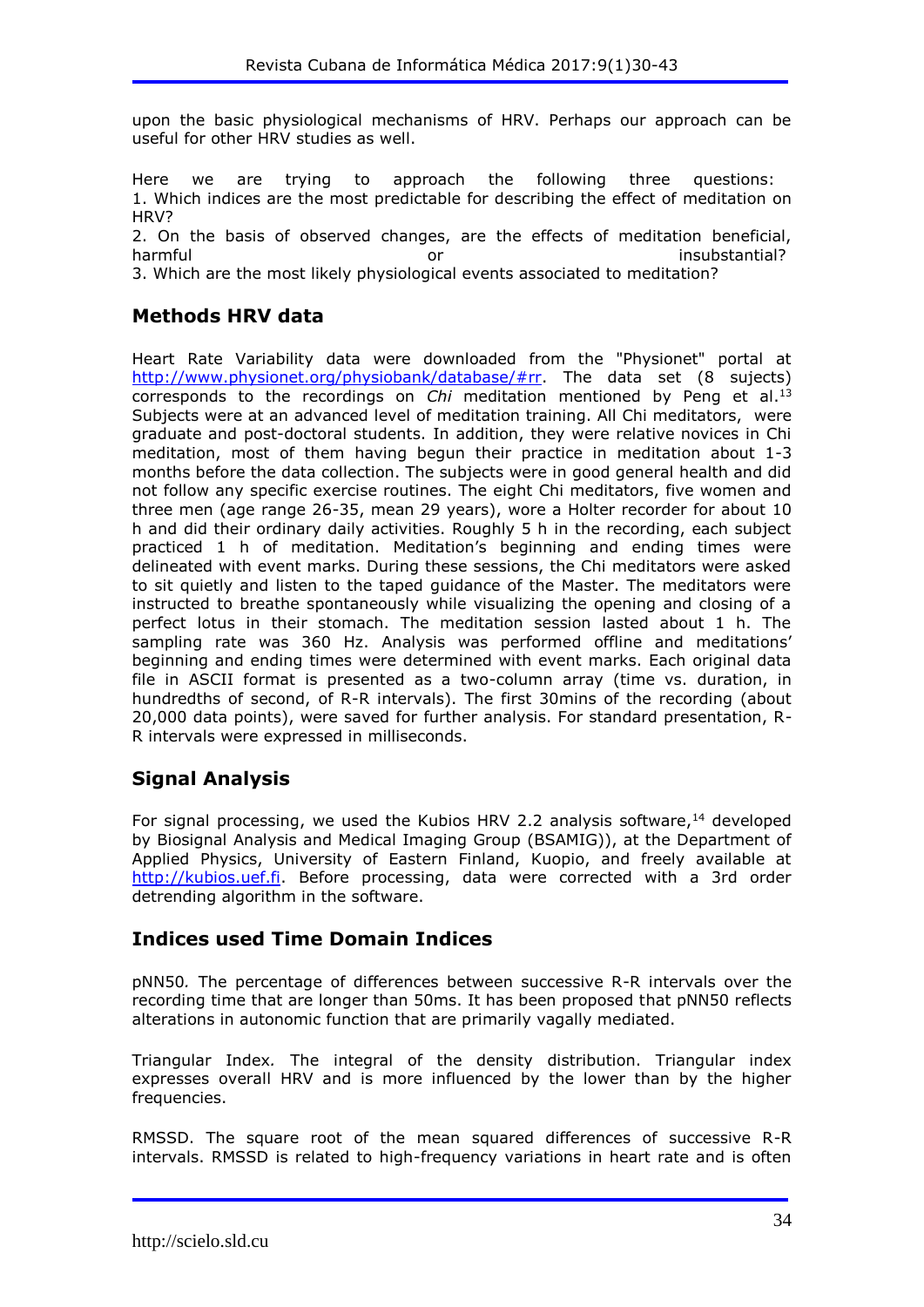interpreted as an estimate of parasympathetic regulation of the heart. RMSSD is measured in milliseconds.

## **Frequency Domain Indices**

Total Power. An estimate of the total power of power spectral density in the range of frequencies between 0 and 0.5 Hz. This measure is sometimes interpreted as overall autonomic activity where sympathetic activity is a primary contributor. Total Power is calculated in milliseconds squared (ms2). Mathematically it is identical to the standard deviation of RR intervals (SDNN).

Very Low Frequency (VLF). Corresponds to the integral of power spectrum in a frequency band from 0.00 to 0.04 Hz. Generally it is agreed that this parameter reflects overall activity of various slow mechanisms of sympathetic function. At the same time, it is associated with some purportedly nonlinear processes, given its fractal-like '1/f' behavior. Very Low Frequency band is calculated in milliseconds squared  $(ms<sup>2</sup>)$ .

Low Frequency (LF). A band of power spectrum range between 0.04 and 0.15 Hz. This measure is confirmed by both sympathetic and parasympathetic influences, but generally it is regarded as an indicator of sympathetic activity. Parasympathetic influence is represented by LF when respiration rate is lower than 7 breaths per minute or during taking a deep breath. Accordingly, when subject is in the state of relaxation with a slow and even breathing, the LF values can be very high indicating increased parasympathetic activity rather than increase of sympathetic regulation.<sup>15,16</sup> Low Frequency band is calculated in milliseconds squared (ms<sup>2</sup>).

High Frequency (HF). A band of power spectrum range between 0.15 and 0.5Hz usually associated to parasympathetic (vagal) activity. HF is also known as a 'respiratory' band because it corresponds to the RR variations caused by respiration (respiratory sinus arrhythmia (RSA)). Heart rate is increased during inhalation and dropped during exhalation. High Frequency band is calculated in milliseconds squared  $(ms<sup>2</sup>)$ .

LF/HF ratio. The ratio between the power of Low Frequency and High Frequency bands. This measure could indicate overall balance between sympathetic and parasympathetic systems. Higher values reflect domination of the sympathetic system, while lower ones -domination of the parasympathetic system. This ratio can be used to help quantify the overall balance between the sympathetic and parasympathetic systems. This measure minimizes an effect of changes in Very Low Frequency power and emphasizes changes in sympathetic regulation. Normalized LF is calculated in percentile units. Recent research stresses the serious limitations of LF/HF as a synonym of Sympatho-vagal balance.<sup>7</sup>

## **Nonlinear Indices**

α1 and α 2*.* DFA indices were obtained from linear fits to log-log plots of F (n) versus n in the range  $4 < n < 16$  for a 1 and the range  $16 < n < 64$  for a2

Hurst Exponent (H).Closely related to α 2, H quantifies the loss of order in the R-R sequence. H indicates whether an increase in the value of a measure taken now is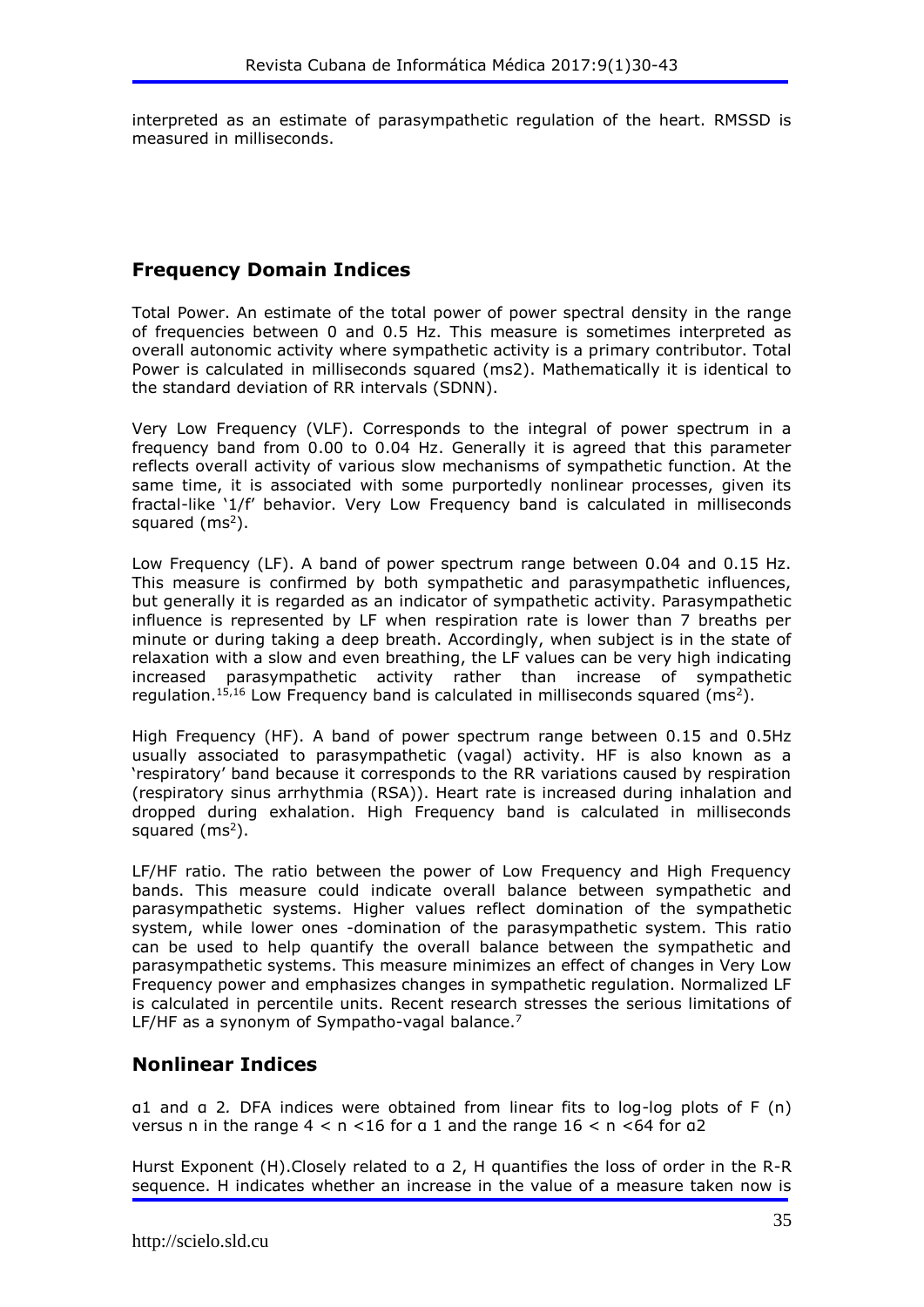likely to be followed by an increase or a decrease in that measure taken later. When H =  $0.5$ , the measurements are not correlated. When H  $> 0.5$ , the measurements are positively correlated. This is called persistence. An increase now is more likely followed by an increase at all-time scales later. When  $H < 0.5$ , the measurements are negatively correlated. This is called anti- persistence. Parameter a 2 from DFA is directly related to the self-similarity scaling Hurst exponent.<sup>17</sup>

Recurrent Plot Analysis (RPA*).*The following indices were computed: Recurrence rate, Percent of determinism and Shannon entropy.<sup>18</sup>

SD1 and SD2*.*Derived from Poincare plot were estimated*.* The Poincare Plot Analysis (PPA) is a quantitative visual technique, whereby the shape of the plot is categorized into functional classes and provides detailed beat-to-beat information on the behavior of the heart. Usually, Poincare plots are applied for a twodimensional graphical and quantitative representation (scatter plots), where  $n<sup>th</sup> R-R$ interval  $(R-R_n)$  is plotted against the following one  $(R-R_{n+1})$ . Generally, three indices are calculated from Poincare plots: the standard deviation of the short-term R-R interval variability (minor axis of the cloud, SD1), the standard deviation of the long-term R-Rinterval variability (major axis of the cloud, SD2) and the axes ratio (SD1/SD2). For the healthy heart, the PPA graph shows a cigar-shaped cloud of points oriented along the line of identity. These indices are mathematically identical to certain combinations of time domain indices. At the same time, Laitio et al<sup>19</sup> showed that an increased SD1/SD2 ratio was the most powerful predictor of postoperative ischemia.

Correlation Dimension (D2) and Approximate Entropy (ApEnt). Correlation dimension is a theoretically sound concept for low-dimensional deterministic chaotic systems. Since HRV can be viewed as a fractal motion with uncorrelated noise plus periodic perturbances, correlation dimension values in HRV studies cannot be taken at face value. ApEnt is a measure that quantifies the amount of overall regularity or predictability in time-series data. Lower ApEnt values indicate a more regular signal; higher values indicate more irregularity at the same time theoretical studies revealed that Fractal dimension and entropy exhibit a negative correlation.<sup>20</sup>

Details about computation algorithms for each index are described in the Kubios technical manual.<sup>20</sup>

## **Statistical processing**

For comparing effects induced by meditation, paired t-test was applied; correlation coefficients were also obtained for assessing between different HRV indices.

## **RESULTS**

Comparison of pre-meditation and meditation recordings revealed that significant changes were observed in nine of the seventeen indices explored ( $p<0.05$ , paired ttest, table 1)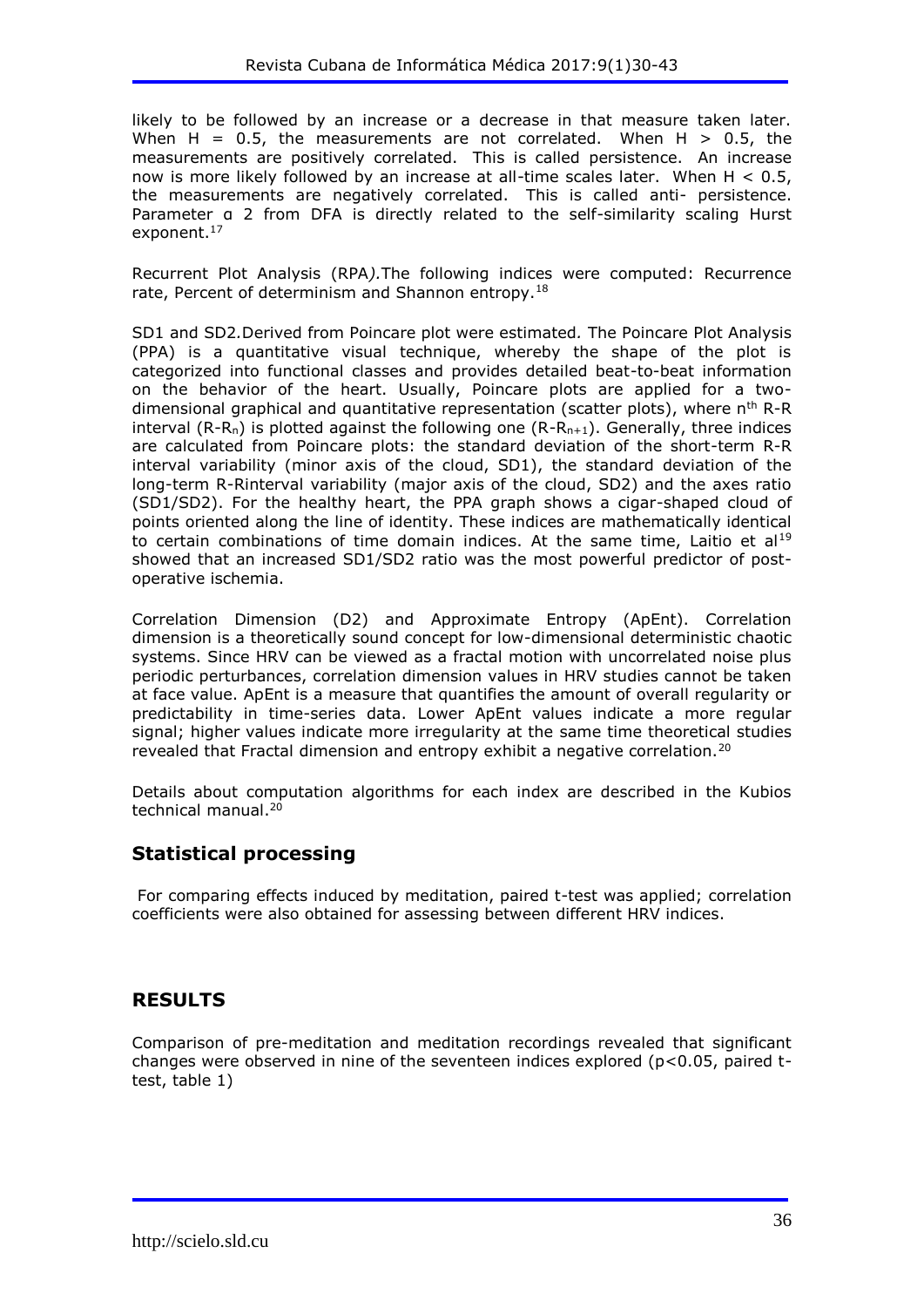|  |  |          | Table 1. Indices showing significant differences between pre-mediation and meditation |  |
|--|--|----------|---------------------------------------------------------------------------------------|--|
|  |  | (p<0.05) |                                                                                       |  |

| <b>Test Type</b>   | MeanPre-   | Standard   | Mean       | Standard   | Paired |
|--------------------|------------|------------|------------|------------|--------|
|                    | Meditation | Deviation  | Meditation | Deviation  | t-test |
|                    |            | Pre-       |            | Meditation |        |
|                    |            | Meditation |            |            |        |
| pNN50              | 16.56      | 8.57       | 13.70      | 9.07       | 0.01   |
| LF                 | 1012.37    | 417.40     | 2692.00    | 1976.56    | 0.02   |
| <b>VLF</b>         | 5109.25    | 3862.37    | 1453.00    | 908.16     | 0.02   |
| LF/HF              | 2.42       | 1.0721     | 10.0321    | 7.8920     | 0.03   |
| a <sub>1</sub>     | 1.21       | 0.16       | 1.48       | 0.29       | 0.003  |
| a <sub>2</sub>     | 1.023      | 0.149      | 0.691      | 0.211      | 0.012  |
| Recurrence<br>Rate | 39.770     | 5.470      | 32.799     | 2.287      | 0.005  |
| Shannon<br>Entropy | 3.607      | 0.335      | 3.260      | 0.123      | 0.010  |
| D <sub>2</sub>     | 3.469      | 0.730      | 3.007      | 0.568      | 0.04   |

As it can be noticed, significant changes were found in 5 nonlinear measures, (a 1, α 2, Recurrence Rate, Shannon entropy and correlation dimension (D2)).

Correlation between variables, of the 9 variables that changed significantly with meditation, five of them exhibited significant correlations with others. In table 2 there were included those indices that changed significantly with meditation, as well as those that exhibited significant correlation to other indices.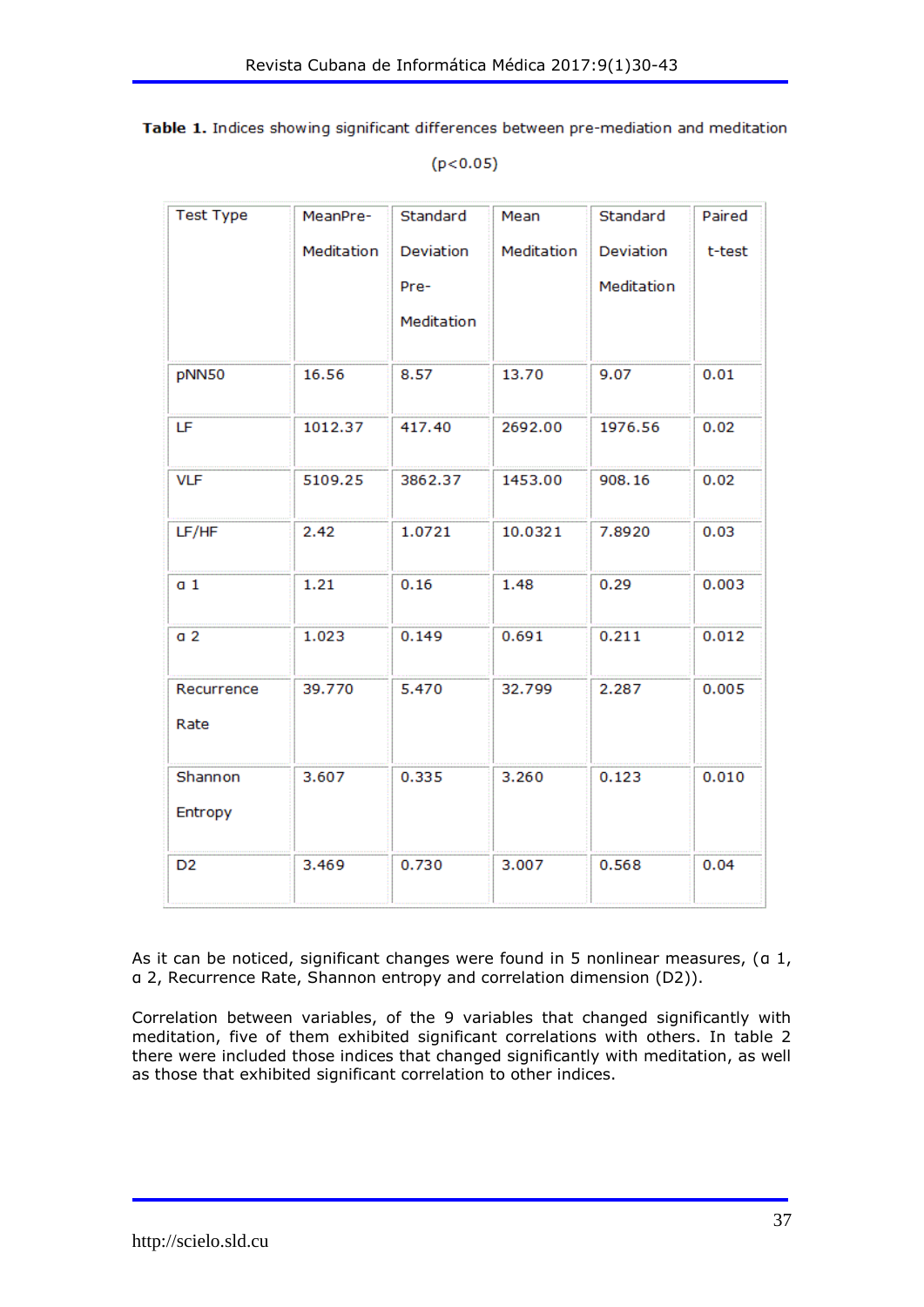Table 2. Correlations between relevant HRV indices. Only significant values ( $p < 0.05$ )

are shown

|                | <b>VLF</b> | a <sub>2</sub> | Recurrence | Shannon | LF/HF | a <sub>1</sub> |
|----------------|------------|----------------|------------|---------|-------|----------------|
|                |            |                | Rate       | Entropy |       |                |
| <b>VLF</b>     |            | 0.75           | 0.90       | 0.88    |       |                |
| a <sub>2</sub> |            |                | 0.78       |         |       |                |
| Recurrence     |            |                |            | 0.95    |       |                |
| Rate           |            |                |            |         |       |                |
| Shannon        |            |                |            |         |       |                |
| Entropy        |            |                |            |         |       |                |
| LF/HF          |            |                |            |         |       | 0.85           |
| a <sub>1</sub> |            |                |            |         |       |                |

## **DISCUSSION**

For the sake of reproducibility, it seems plausible to apply a publicly available software to the study of a publicly available dataset. Also, the comparison of the two conditions with a broad assortment of time-domain frequency domain and nonlinear indices seems advisable and, considering today's computer and software capabilities, easy to perform. Perhaps one of the major drawbacks of the majority of published reports on HRV is that they are centered on the estimation of a few indices.

We obtained that among *chi* meditation beginners, this condition induces changes in 9 indices, five of them belonging to "nonlinear analysis" category.

A relevant question pertains to the reliability of obtained results, considering that artifacts can arise either from software hitches or data quality issues. Mounting evidence indicates that previous commonly accepted assertions as "LF/HF being associated to sympatho-vagal balance" and "pNN50 associated to parasympathetic activity " cannot be taken as true in all cases.

Hoshiyama and Hoshiyama<sup>12</sup> compared HRV indices from meditating beginning and trained Zen practitioners. Comparison of trained vs. beginners obtained by these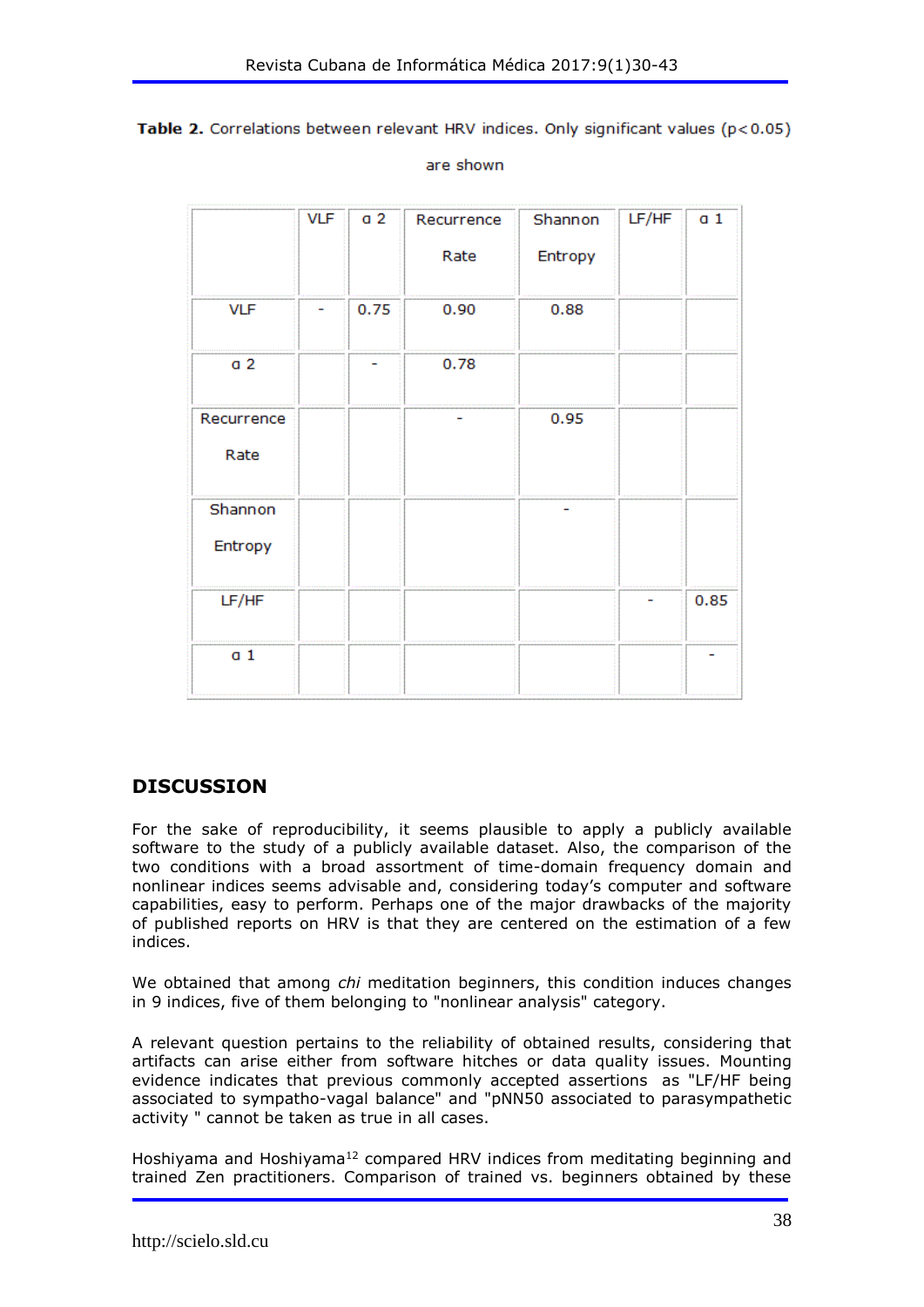authors parallels the results of comparing premeditation and *chi* meditation results obtained from present study. Similar to our results, trained Zen meditators exhibited increased LF, whereas pNN50, VLH, and a 2 were reduced.<sup>12</sup> No contradicting results were found among both studies. We interpret the outcome of this comparison as a support for consistency of these two meditation techniques as well as a confirmation of the adequacy of Kubios HRV as a tool for assessing HRV.

Interpretation of our results can be made through comparison with pathology and health-seeking actions associated changes, as well as in light of present knowledge about physiological bases of these indices.

Thus, unlike meditation, pNN50 is increased among trained skiers and reduced among diabetes patients; otherwise, and similar to meditation, LF/HF is increased during stress combating actions as well as among athletes.<sup>22</sup> LF is increased in stress reduction maneuvers and among vigorous exercise practitioners, while reduced in diabetes, poor diet, low job control, among smokers, among high alcohol consumers and in old age, in presence of image-confirmed cardiac sympathetic denervation as well as experimentally induced congestive heart failure in dogs.

Contrary to observedchanges with meditation, Shannon entropy is increased among elderly healthy persons<sup>8</sup> and exhibit increases linearly associated to blood glucose levels.<sup>18</sup>

Similar to the effect of meditation, VLF is decreased among the elderly, whereas it is increased among patients suffering from obstructive sleep apnea. DFA index α 1, contrary to meditation, is reduced in elderly persons, as well as in diabetes mellitus and atrial fibrillation whereas α 2 is increased with age.

Recurrence rate, oppose to meditation, is increased among the elderly.<sup>8</sup> Finally, similar to meditation, but contrary to expected, is reduced after cardiac transplant and is slowly recovered with tears after transplant.<sup>23</sup>

Taken together, these comparison suggests that meditation seems to bring cardiovascular system away from changes associated to different pathological conditions

A fundamental question looms regarding physiological interpretation of our results. Thus, for example, Peng et al, $13$  working with this dataset remarked that observed changes in LF are greatly influenced by the respiration component associated to *chi* meditation.<sup>13</sup> This could also be true for a1, given the observed high correlation with LF/HF (see equation 1 above) as well as the observed excellent correlation we found between α1 and the theoretically predicted ratio using this data set.

(a  $1_{\text{predicted}} = 1.12 \text{ *}$ a  $1_{\text{observed}}$ , r=0.94)

The pNN50 index, despite its widespreaduse and proven predictive capacity, can be flawed when HRV is very high, as in the case of *chi* meditation. Accordingly, in present study's context, suggestions about associated physiological changes can be misleading (24Garcia and Pallas 2001).

Nonlinear measures are worthy of special mention, taking into account that nonlinear indices performed nicely in discriminating between pre- and meditation states. Literature suggests that indices such as power law spectral slope beta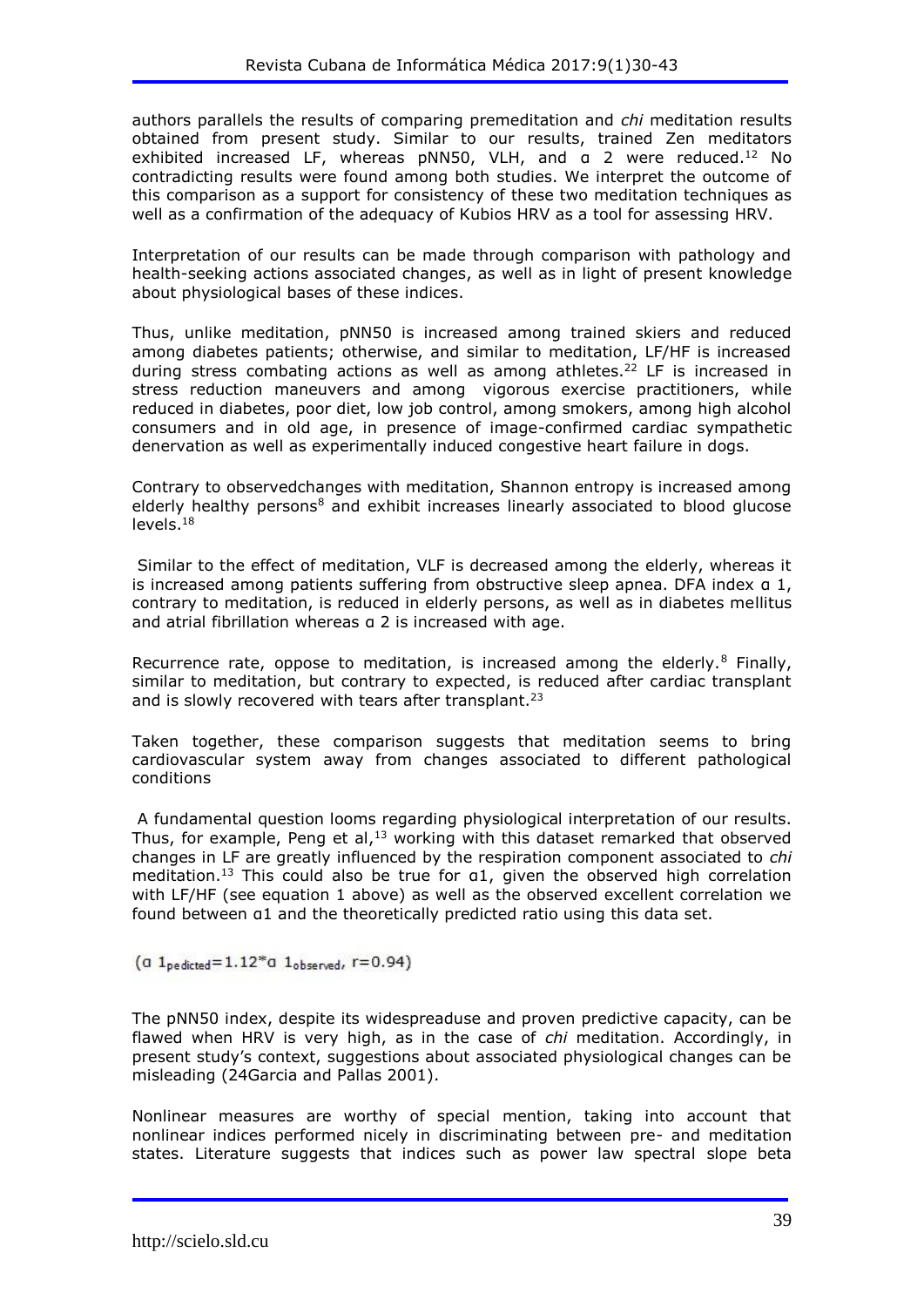(positively correlated to α 2), α 1 and recurrent plot analysis indices exhibit the higher discrimination power in a group of conditions.<sup>8</sup>

Even when nonlinear indices are recognized to perform better, whether this is due to technical aspects or reflect processes that are inherent to nonlinear dynamical systems and/or fractal time series remains an open question.

Thus the better performance of nonlinear indices has been attributed to the potential of capturing non-periodic aspects of heart rate generation, $8$  as well as to their capability of excluding respiration-related influences.<sup>12</sup> After showing that DFA indices may be derived from the power spectrum, provide the following physiological interpretation of them: "We can now understand fractal manifestations of physiological abnormalities: depressed baroreflex sensitivity implies low LF/HF which implies low LF/(HF + LF) resultingin low  $a$  1, while periodic breathing implies high VLF/LF which implies high VLF/(LF + VLF) resulting in high a 2. Prognostic associations of alpha are no longer mysterious.".<sup>10</sup> Nevertheless, we consider that at least a part of HRV is associated to scaleinvariant nonlinear phenomena intervening in cardiac rhythm conformation.

As is known, the HRV series is not a pure fractal. DFA analysis woks properly for pure fractals, not for signals with non-fractal components. However, there are indications that DFA analysis is quite robust respect to the presence of non-fractal influences.<sup>25</sup>

The presence of long term correlations (as indicated by a 2) is regarded as a hallmark of self-organized criticality.

As Riley and Van Orden<sup>17</sup> state, "Self-organization implies global emergence. Global emergence is collective behavior that depends on the interdependence among a system's parts. Interdependence implies that each part may reflect something of the behavior of the whole; the behavior of the whole is present, in some sense, in each of its parts". In heart rhythm regulation, self-organized behavior has been found at different spatial and time scales, including ion channels, calcium release mechanisms, isolated hearts, and innervated hearts. Heart rate has shown scale independence fat second, minute, hour and circadian time scales.

Thus taken together, this study suggests that *chi* meditation leads to a reduction in long-range correlation, a reduction in entropy and a reduction in correlation dimension. These changes are in the opposite direction to those observed in a group of pathological conditions, suggesting a beneficial effect on cardiovascular dynamics.

## **CONCLUSION**

We would answer the above-posed questions as follows. I. Power spectrum low frequency component (LF), LF/HF ratio, and the nonlinear indices α 1and α 2, recurrence rate and Shannon Entropy are the most information-carrying indices. Due to well-known limitations as well as due to incongruences with literature reported changes, pNN50 and D2 areincluded into the list.

 II. Observed changes with above-mentioned indices suggest that they harmonize with changes observed in other health- pursuing circumstances as physical training, stress combating strategies; whereas they are in the opposite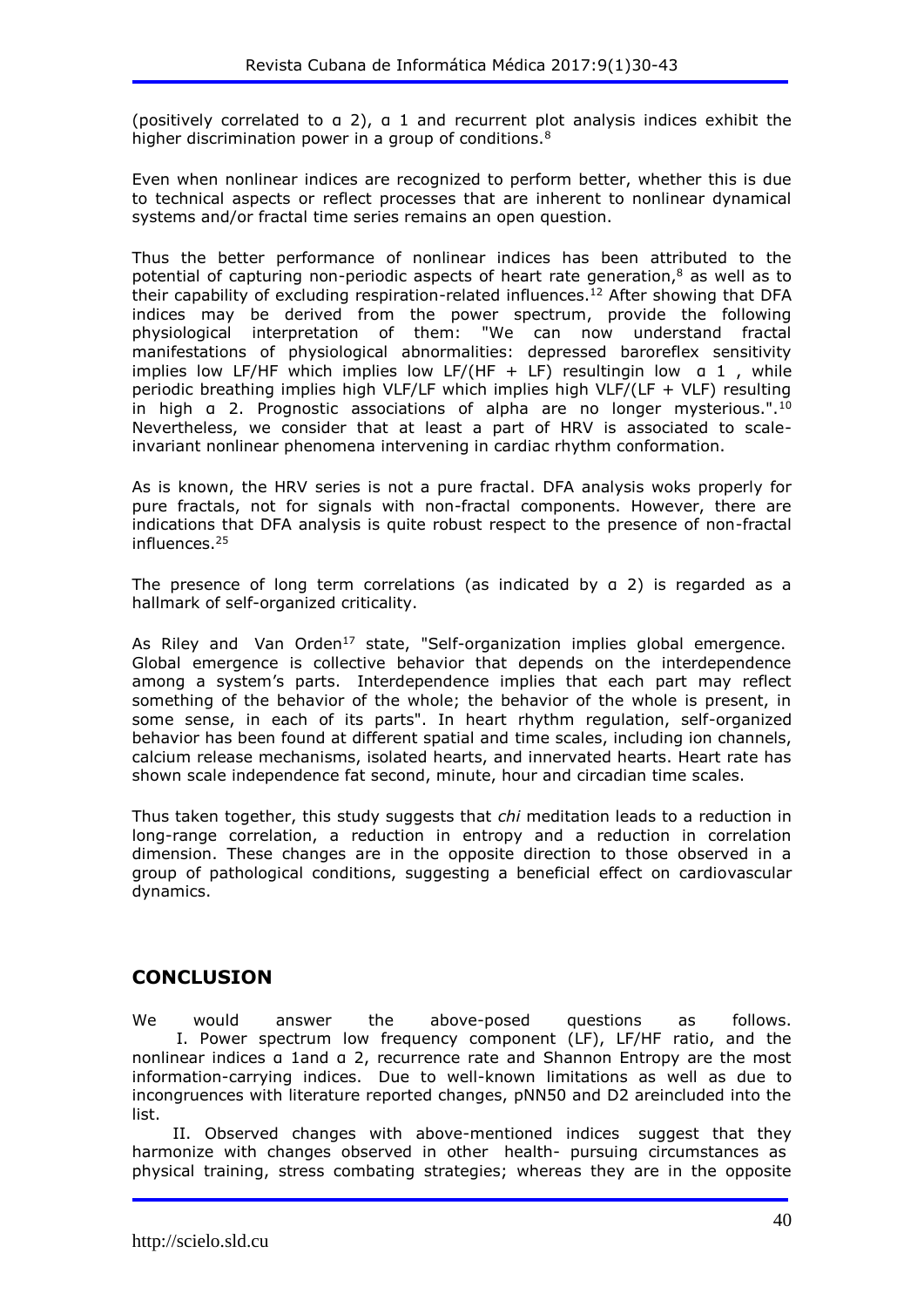direction of old age, poor job management, heavy smoking, diabetes, blood glucose levels, autonomic denervation of the heart, congestive heart failure. Thus meditation induced changes "drive" the human body away from disease/deterioration associated changes, and, accordingly, they are mainly beneficial. The question of sustainability of these changes cannot be assessed from this dataset.

 III. Observed changes seem to be associated to an increase in respiratory influences around F=0.04 Hz, a reduction in system's entropy and a reduction in the strength of long-term correlation with a concomitant increase in cardio vascular system's complexity.

#### **ACKNOWLEDGEMENTS**

Authors would like to express their gratitude to Professor Alicia Juarrero, for critical revision and encouragement.

#### **REFERENCES**

1. Brefczynski-Lewis JA., Lutz A., Schaefer HS, Levinson DB, Davidson RJ. Neural correlates of attentional expertise in long-term meditation practitioners. PNAS 2007; 104: 11483-11488.

2. Baer RA. Mindfulness training as a clinical intervention: A conceptual and empirical review. *Clin. Psychol. Sci. Pract.* 2003; *10:* 125-143.

3. Ospina MB, Bond K, Karkhaneh M, Tjosvold L, Vandermeer B, Liang Y, Klassen T P. Meditation practices for health: state of the research. Evid Rep Technol Assess (Full Rep). 2007; 155(155): 1-263.

4. Dey A, Bhattacha D K, Tibarewala DN, Dey N, Ashour AS, Le D N, Gospodinov M.Chinese-chi and Kundalini yoga Meditations Effects on the Autonomic Nervous System: Comparative Study. International Journal of Interactive Multimedia and Artificial 5-Force T.

5. Task Force of the European Society of Cardiology and the North American Society of Pacing and Electrophysiology. Heart rate variability: standards of measurement, physiological interpretation and clinical use. Circulation. 1996; 93(5): 1043-1065.

6. Bernardi L, Porta C, Gabutti A, Spicuzza L, Sleight P. Modulatory effects of respiration. *Auton. Neurosci.* 2001; *90 (1-2):* 47-56.

7. Billman GE. The LF/HF ratio does not accurately measure cardiac sympatho-vagal balance. *Front Phys.* 2013; *4(26):* 1-5.

8. Giuliani A, Piccirillo G, Marigliano V, Colosimo A. A nonlinear explanation of aginginduced changes in heartbeat dynamics. *Am. J. Physiol*. 1998; 275 (4): 1455-1.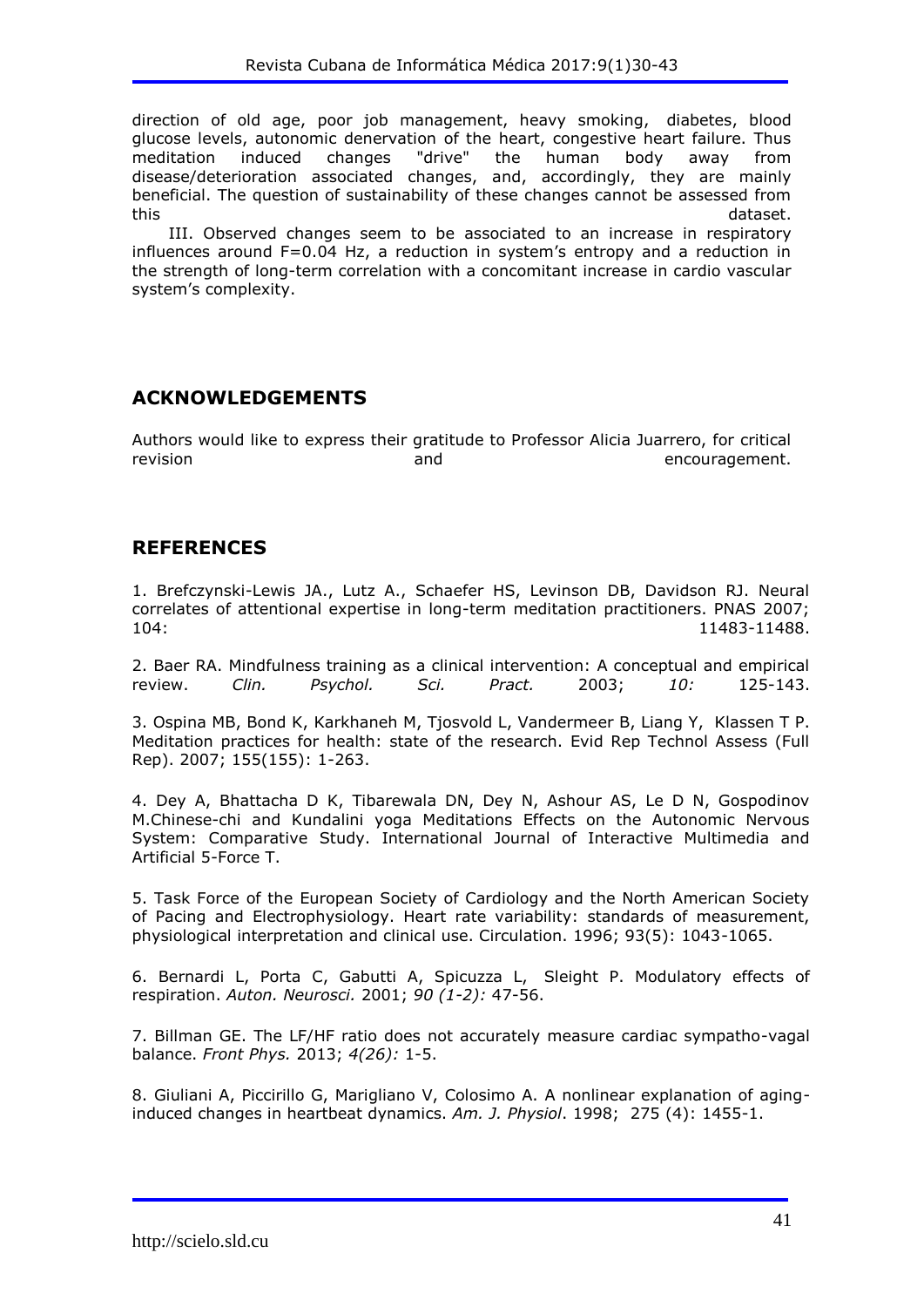9. Brennan M, Palaniswami M, Kamen P. Do existing measures of Poincare plot geometry reflect nonlinear features of heart rate variability? *IEEE Trans. Biomed. Eng.* 2001;. 48(11): 342-47.

10. Francis DP, Willson K, Georgiadou P, Wensel R, Davies LC, Coats A, Piepoli M. Physiological basis of fractal complexity properties of heart rate variability in man. *J. Phys* 2002; 542(2): 619–29.

11. Goshvarpour A, Goshvarpour A. Chaotic Behavior of Heart Rate Signals during Chi and Kundalini Meditation I.J. Image, Graphics and Signal Processing. 2012; 2: 23-29.

12. Hoshiyama M, Hoshiyama A. Heart rate variability associated with experienced zen meditation *Comp. Cardiol.* 2008; 35**:** 569−72.

13. Peng CK, Mietus J E, Liu Y, Khalsa G, Douglas P S, Benson H, Goldberger A L. Exaggerated heart rate oscillations during two meditation techniques. International journal of cardiology.1999; 70(2): 101-107.

14. Niskanen JP, Tarvainen MP, Ranta-aho PO, Karjalainen PA. Software for advanced HRV analysis. *Comp. Meth. Programs Biomed.* 2004; 76(1): 73-81.

15. Hopf HB, Skyschally A, Heusch G, Peters J. Low-frequency spectral power of heart rate variability is not a specific marker of cardiac sympathetic modulation. *Anesthesiology.* 1995; 82(3): 609–19.

16. Pikkujämsä SM, Mäkikallio T H, Sourander L B, Räihä I J, Puukka P, Skyttä J, Huikuri H V. Cardiac interbeat interval dynamics from childhood to senescence comparison of conventional and new measures based on fractals and chaos theory. Circulation. 1999;. 100(4): 393-399.

17. Riley, M.A & Van, G.C. (2005) *Tutorial in contemporary nonlinear methods for the behavioral sciences.* retrieved March 1st from National Science Foundation. Disponible en:<http://www.nsf.gov/sbe/bcs/pac/nmbs/nmbs.jsp>

18. Tarvainen MP, Cornforth DJ, Kuoppa P, Lipponen J.A, Jelinek HF. *Complexity of Heart Rate Variability in Type 2 Diabetes - Effect of Hyperglycemia. 35th* Conf. Proc. IEEE. Eng. Med. Biol. Soc. 2013; :5558-5561.

19. Laitio T.T. & et al. (2002). Relation of heart rate dynamics to the occurrence of myocardial ischemia after coronary artery bypass grafting. *Am. J. Cardiol*. 89(10)1176–81.

20. Claps P, Mand F, Oliveto G. Informational entropy of fractal river networks. *J.Hydrol.* 1996; 87(1): 145-56.

21. Tarvainen MP. (2014). *Kubios HRV version 2.2 User's Guide University of Eastern Finland Kuopio, Finland.*

22. Perini R, Veicsteinas A. Heart rate variability and autonomic activity at rest and during exercise in various physiological conditions. *Eur. J. Appl. Phys.* 2003; 90: 317- 25.

23. Kresh JY, Izrailtyan I. Evolution in functional complexity of heart rate dynamics: a measure of cardiac allograft adaptability. *Am. J. Physiol.* 1998; 275(3 Pt. 2): R720-7.